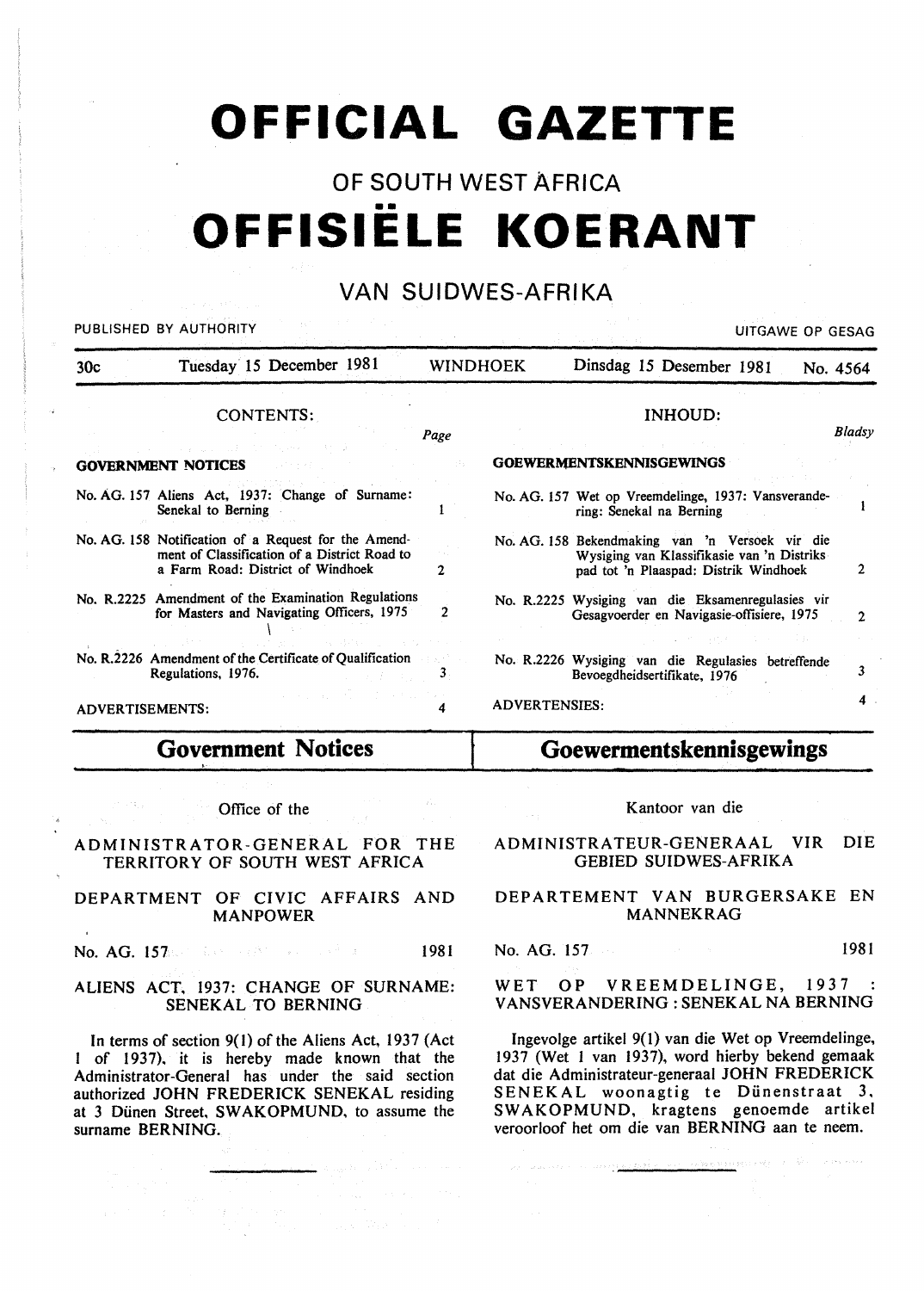#### DEPARTMENT OF TRANSPORT

No. AG. 158 1981

#### NOTIFICATION OF A REQUEST FOR THE AMENDMENT OF CLASSIFICATION OF A DISTRICT ROAD TO A FARM ROAD : DISTRICT OF WINDHOEK

Under and by virtue of the provisions of section 17(2) of the Roads Ordinance, 1972, (Ordinance 17 of 1972), as amended, it is hereby made known that the Roads Board of Windhoek requests that portion of district road 1248 which is described in the Schedule, to be reclassified as a farm road.

A sketch-map (number P1110) of the area concerned, on which the road to which the request refers, and other proclaimed, minor and private roads in that area are shown shall for the full period of thirty days mentioned hereunder lie open to inspection at the offices of the Secretary for Transport, Windhoek, and the Roads Superintendent, Windhoek during normal office hours. ing n

Every person having any objection to the abovementioned request is hereby commanded to lodge his objection in writing, with the grounds upon which it is based clearly and specifically stated therein, with the Chairman of Roads Boards, Private Bag 12005, Ausspannplatz, 9000, within a period of thirty days from the date of publication hereof.

#### SCHEDULE **SCHEDULE**

From a point (A on sketch-map P1110) on district road 1319 on the farm Veronica 90 generally eastnorth-eastwards across the farms Veronica 90 and Daberos 206 to a point  $(B \text{ on sketch-mao P1110})$  on main road 48 on the farm Daberos 206. **Report Follows** 

不语言障碍 防止坏失 过轻 后指出原则

# 言法(8文/45号4つ)記

"现在我的学生学习的第三

#### **DEPARTMENT OF TRANSPORT**  小管 泰。

No. R. 2225 23 October 1981

이미 <sub>공장</sub>국왕이를

والتوارد والمتواطن والمتواطن

AMENDMENT OF THE EXAMINATION REGU-LATIONS FOR MASTERS AND NAVIGATING OFFICERS, 1975

The Minister of Transport Affairs has, in terms of section 356 of the Merchant Shipping Act, 1951 (Act 57 of 1951), made the regulations in the Schedule hereto.

#### **SCHEDULE**

I. In this Schedule, unless the context otherwise indicates, the expression "the Regulations" means the Examination Regulations for Masters and Navigating Officers, 1975, promulgated by Government Notice R. 2041 of 31 October 1975, as amended by Government Notices R. 2038 of 7 October 1977, R. 2719 of 7 December 1979, R. 704 of 11 April 1980 and R. 2090 of . 17 October 1980.

#### DEPARTEMENT VAN VERVOER

No. AG. 158 1981

#### BEKENDMAKING VAN 'N VERSOEK VIR DIE WYSIGING VAN KLASSIFIKASIE VAN , 'N DISTRIKSPAD TOT 'N PLAASPAD : DISTRIK WINDHOEK

Kragtens en ingevolge die bepalings van artikel 17(2) van die Ordonnansie op Paaie, 1972 (Ordonnansie 17 van 1972), soos gewysig, word hiermee bekend gemaak dat die Padraad van Windhoek versoek dat daardie gedeelte van distrikspad 1248 wat in die Bylae beskryf word, herklassifiseer word tot 'n plaaspad.

'n Sketskaart (nommer P1110) van die betrokke streek waarop die pad waarop die versoek betrekking het en ander geproklameerde, ondergeskikte en privaatpaaie in daardie streek aangetoon word, sal vir die volle tydperk van dertig dae hieronder vermeld gedurende gewone kantoorure by die kantore van die Sekretaris van Vervoer, Windhoek, en die Paaiesuperintendent, Windhoek ter insae beskikbaar wees.

Iedereen wat enige beswaar het teen bogemelde versoek word hiermee aangese om sy beswaar. met die gronde waarop dit gebaseer is duidelik en in besonderhede daarin uiteengesit, skriftelik binne 'n tydperk van dertig dae vanaf datum van publikasie hiervan by die Voorsitter van Padrade, Privaatsak 12005, Ausspannplatz, 9000, in te dien.

#### $BYLAE$  . The contract of the  $BYLAE$  and the contract of the contract of the  $\sim$

samoval)

 $\blacktriangleright$  (  $\bowtie$  ,  $\bowtie$  )  $\bowtie$  (  $\bowtie$ 

ag Gill Fesca and

Vanaf 'n punt (A op sketskaart P 1110) op distrikspad 1319 op die plaas Veronica 90 algemeen oosnoordooswaarts oor die p1ase Veronica 90 en Daberos 206 tot op 'n punt (B op sketskaart PIIIO) op grootpad 48 op die plaas Daberos 206. **国际性 対 歯ぎをする** 

(公) 四人 的复数人民事长的名词复数 医无异子的

机冲力 多好医学法

#### 知来び評に立

#### **DEPARTEMENT VAN VERVOER**

No. R. 2225 23 Oktober 1981 WYSIGING VAN DIE EKSAMENREGULASIES VIR GESAGVOERDERS EN NAVIGASIE-OFFI-SIERE, 1975

Die Minister van Vervoerwese het kragtens artikel 356 van die Handelskeepvaartwet, 1951 (Wet 57 van 1951), die regulasies in die Bylae hiervan uitgevaardig.

#### BYLAE

I. In hierdie Bylae, tensy uit die samehang anders blyk, beteken die uitdrukking "die Regulasies" die Eksamenregulasies vir Gesagvoerders en Navigasieoffisiere, 1975, afgekondig by Goewermentskennisgewing R. 2041 van 31 Oktober 1975, soos gewysig by Goewermentskennisgewings R. 2038 van 7 Oktober 1977, R. 2719 van 7 Desember 1979, R. 704 van 11 April 1980 en R. 2090 van 17 Oktober 1980.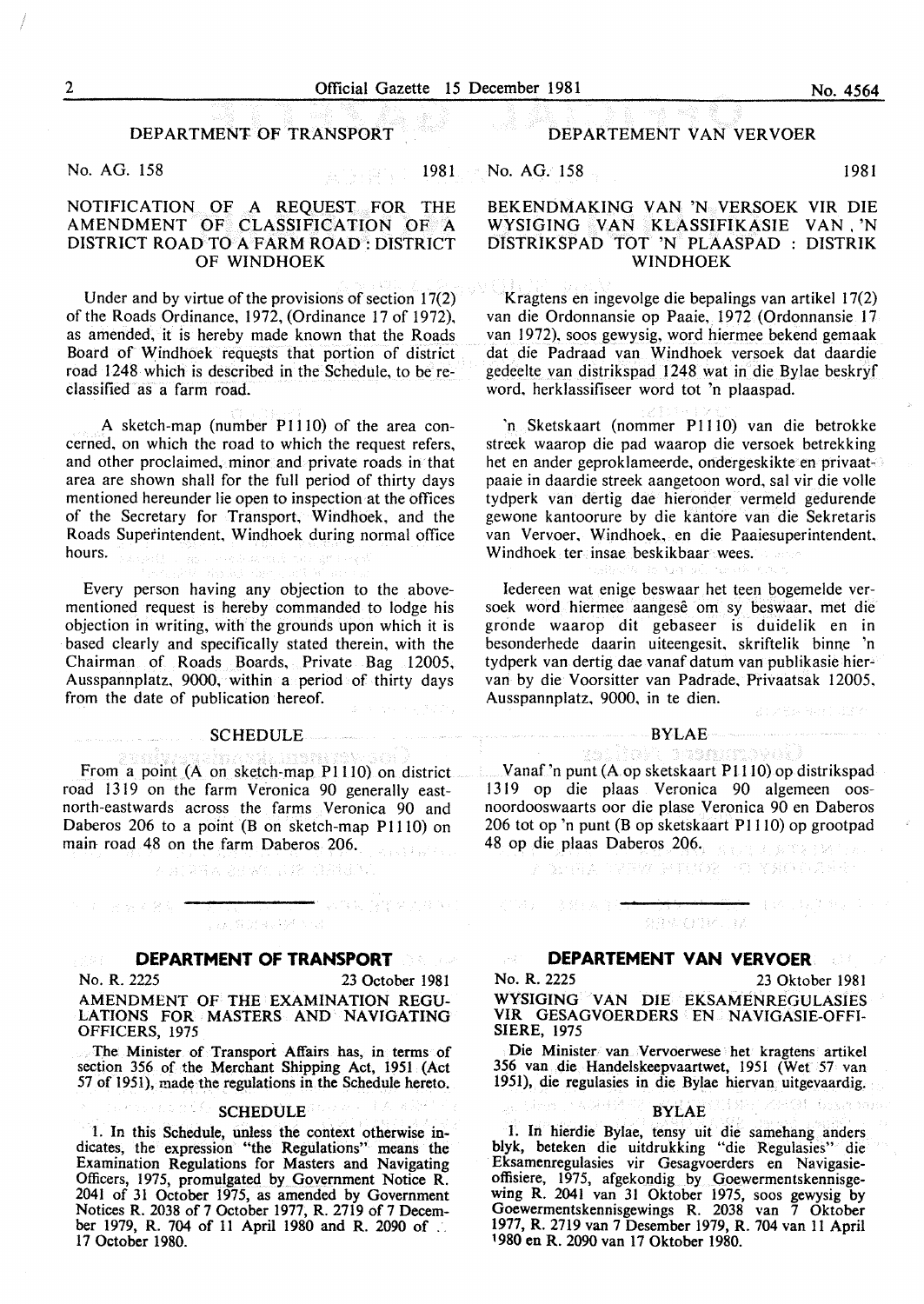2. The following regulation is hereby substituted for regulation 17 of the Regulations:

"17. The candidate shall be not less than 21 years of age and shall have at least the following service:

(a) One year in a capacity not lower than that of Second Navigating Officer in charge of a watch of a ship making long or short voyages; or

(b) one and a half years in a capacity. not lower than that of Third Navigating Officer in charge of a watch of a ship making long or short voyages;

whilst holding a valid certificate of competency not lower than that of Navigating Officer (Coasting).".

3. Regulation 26 of the Regulations is hereby amended by the insertion of the words "or in different capacities" after the word "voyages" where it appears in the third line.

4. The Regulations are hereby amended by the substitution for the word "Secretary" wherever it occurs of "Director-General."

prihacštvog pri us ladv

No. R. 2226 23 October 1981 AMENDMENT OF THE CERTIFICATES OF QUALIFICATION REGULATIONS, 1976

มารถเพื่อคลที่ (A.T

The Minister of Transport Affairs has, in terms of section 356 of the Merchant Shipping Act, 1951 (Act 57 of 1951 ), made the regulations in the Schedule hereto.

#### SCHEDULE<sup>.</sup>

l. In this Schedule, unless the context otherwise indicates, the expression "the Regulations" means the Certificates of Qualification Regulations, 1976, promulgated by Government Notice R. 80 of 16 January 1976, as amended by Government Notices R. 108 of 26 January 1979 and R. 1411 of ll July 1980.

2. The following regulation is hereby substituted for regulation 19 of the Regulations:

"19. Any seaman who- $\sim$ 

(a) has attained the age of 18 years; and

(b) (i) has performed 12 months of qualifying service of which at least three months shall have been spent in ships (other than fishing, sealing or shore-based whaling boats) of 100 gross tons or more; or

(ii) is in possession of a Senior Certificate or equivalent certificate and has performed at least nine months of qualifying service in a capacity as deck cadet on ships (other than fishing, sealing or shore-based whaling boats) of 100 gross tons or more; and

(c) produces steering certificates for the minimum period of lO hours in accordance with the provisions of regulation 13,

may, notwithstanding the provisions of regulation  $18(1)$ , be admitted to the qualifying examination for a certificate as an able seaman and, if successful therein, shall be issued with a pass certificate in accordance with the provisions of reguhtion 21 (4).".

3. The Regulations are hereby amended by the substitution for the word "Secretary" wherever it occurs of the word "Director-General".

2. Regulasie 17 van die Regulasies word hierby deur die volgende regulasie vervang:

"17. Die kandidaat moet minstens 21 jaar oud wees en minstens die volgende diens agter die rug he:

(a) Een jaar in 'n hoedanigheid wat nie laer is nie as die van Tweede Navigasie-offisier in bevel van 'n wag op 'n skip wat lang of kort seereise afte; of

(b) een en 'n half jaar in 'n hoedanigheid wat nie laer is nie as die van Derde Navigasie-offisier in bevel van 'n wag op 'n skip wat lang of kort seereise aftê;

terwyl hy in besit was van 'n geldige bekwaamheidsertifikaat nie laer nie as die van Navigasie-offisier (Kusvaart).".

3. Regulasie 26 van die Regulasies word hierby gewysig deur die invoeging van die woorde "of in verskillende hoedanighede" na die woord "onderneem" waar dit in die derde reël voorkom.

4. Die Regulasies word hierby gewysig deur die woord "Sekretaris" oral waar dit voorkom deur "Direkteurgeneraal" te vervang.

# No. R. 2226 23 Oktober 1981

n di sacamente, néces

#### WYSIGING VAN DIE REGULASIES BETREF-FENDE BEVOEGDHEIDSERTIFJKATE, 1976

ាមរាជអា

Die Minister van Vervoerwese bet kragtens artikel 356 van die Handelskeepvaartwet, 1951 (Wet 57 van 1951), die regulasies in die Bylae hiervan uitgevaardig.

#### **BYLAE**

1. In hierdie Bylae, tensy uit die samehang anders blyk, beteken die uitdrukking "die Regulasies" die Regulasies betreffende Bevoegdheidsertifikate, 1976, afgekondig ,by Goewermentskennisgewing R. 80 van 16 Januarie 1976, soos gewysig by Goewermentskennisgewings R. 108 van 26 Januarie 1979 en R. 14ll van 11 Julie 1980.

2. Regulasie 19 van die Regulasies word hierby deur die volgende regulasie vervang:

"19. Enige seeman wat--

(a) die ouderdom van 18 jaar bereik bet; en

(b) (i) kwalifiserende diens 12 maande lank verrig het, waarvan minstens drie maande bestee is in skepe (uitgesonderd vissersbote, robbevaarders of walvisvaarders met landbasis) van 100 bruto ton of meer; of

(ii) in besit is van 'n Senior Sertifikaat of gelykwaardige sertifikaat en minstens nege maande lank kwalifiserende diens verrig bet in 'n hoedanigheid van dekkadet in skepe (uitgesonderd vissersbote, robbevaarders of walvisvaarders met landbasis) van 100 bruto ton of meer; en

(c) stuursertifikate vir 'n minimum tydperk van IO uur ooreenkomstig die bepalings van regulasie 13 voor~ Ie,

kan, ondanks die bepalings van regulasie 18 (I), toegelaat word tot die kwalifiserende eksamen vir 'n sertifikaat as voile seeman, en indien hy daarin slaag, word 'n slaagsertifikaat ooreenkomstig die bepalings van regulasie  $21$  ( $\tilde{4}$ ) aan hom uitgereik.".

3. Die Regulasies word hierby gewysig deur die woord "Sekretaris" oral waar dit voorkom deur "Direkteurgeneraal" te vervang.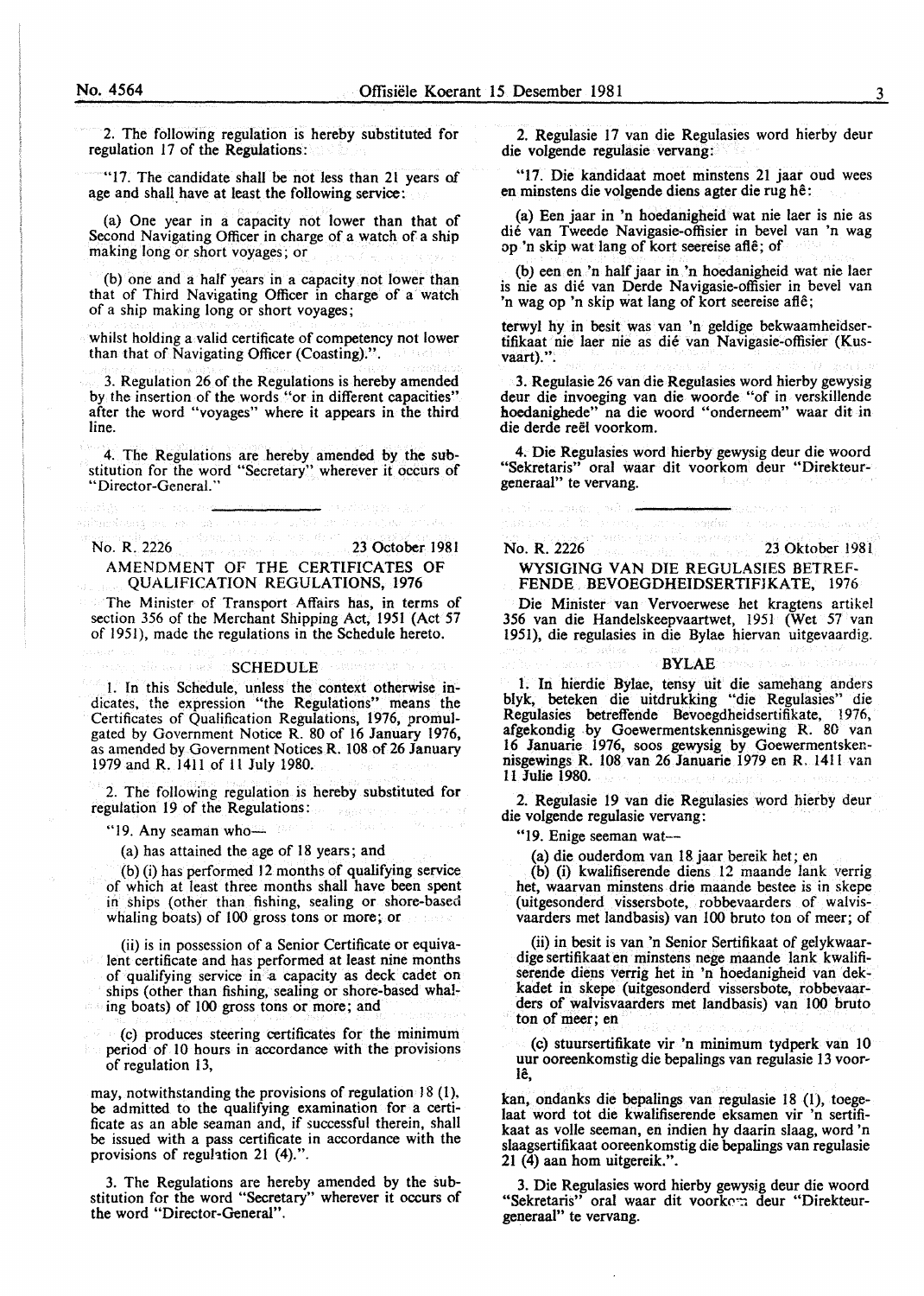### **Advertisements**

#### ADVERTISING IN THE OFFICIAL GAZETTE OF SOUTH WEST AFRICA

I. The *Official Gazette* Extraordinary containing advertisements is published on every Friday of each month; if those days fall on a Public Holiday, the *Official Gazette* is published on the preceding Thursday.

4. Advertisements for insertion in the *Official Gazette* should be addressed to the OFFICIAL GAZETTE OFFICE, P.B. 13200, Windhoek, or be delivered to Room 120, Barlow house Building Windhoek, in the languages in which they are to be published, not later than 3 p.m. on the NINTH day before the date of publication of the *Official Gazette* in which they are to be inserted.

3. Advertisements are published in the *Official Gazette* for the benefit of the public. Translations if desired, must be furnished by the advertiser or his agent.

4. Only law advertisements are accepted for publication in the *Official Gazette,* and are subject to the approval of the Secretary for Civic Affairs and Manpower, who may refuse to accept or may decline further publication of any advertisement.

5. The Secretary for Civic Affairs and Manpower reserves the right to edit and revise copy and to delete therefrom any superfluous detail.

6. Advertisements should as far as possible be typewritten. Manuscript of advertisements should be written on one side of the paper only, and all proper names plainly inscribed; in the event of .any name being incorrectly printed as a result of indistinct writing, the advertisement can only be republished on payment of the cost of another insertion.

7. No liability is assumed for any delay in publishing a notice or for publishing it on any date other than that stipulated by the advertiser. Similarly no liability is assumed in respect of any editing, revision, omission, typographical errors or errors resulting from faint or indistinct copy.

8. The advertiser will be held liable for all compensation and costs arising from any action which may be instituted against the Administrator-General as a result of the publication of a notice with or without any omission, errors, lack of clarity or in any form whatsoever.

9. The subscription for the *Official Gazette* is Rl2,50 per annum, post free in this Territory and the Republic of South Africa, obtainable from Messrs. The Suidwes-Drukkery Limited, P.O. Box 2196, Windhoek. Postage must be prepaid by overseas subscribers. Single copies of the *Official Gazette* may be obtained from The Suidwes-Drukkery, Limited, P. O. Box 2196, Windhoek, at the price of 30c per copy. Copies are kept in stock for only two years.

10. The charge for the insertion of notices is as follows and is payable in the form of cheques, bills, postal or money orders:

## I **Advertensies**

#### ADVERTEER IN DIE OFFISIELE KOERANT VAN SUIDWES-AFRIKA

1. Die Buitengewone *Offisiele Koerant* wat advertensies bevat verskyn op elke Vrydag van elke maand; indien 'n Vrydag op 'n Openbare Feesdag val, verskyn die *Offisiele Koerant* op die voorafgaande Donderdag.

2. Advertensies wat in die *Offisiele Koerant* geplaas moet word, moet in die taal waarin hulle sal verskyn aan die OFFISIELE KOERANTKANTOOR, P.S. 13200 Windhoek. geadresseer word, of by Kamer 12 Barlow Huis Windhoek afgelewer word, nie later nie as 3 nm. op die NEGENDE dag voor die verskyning van die *Offisiele Koerant,* waarin die advertensie geplaas moet word.

3. Advertensies word vir die openbare voordeel in die *Offisiele Koerant* gepubliseer. Vertalings moet deur die Adverteerder of sy agent gelewer word indien verlang.

4. Slegs regsadvertensies word vir publikasie in die *Offisiele Koerant* aangeneem en hulle is onderworpe aan die goedkeuring van die Sekretaris van Burgersake en Mannekrag, wat die aanneming of verdere publikasie van 'n advertensie mag weier.

5. Die Sekretaris van Burgersake en Mannekrag behou hom die reg voor om die kopie te redigeer, te hersien en oortollige besonderhede weg te laat.

6. Advertensies moet sover moontlik getik wees. Die manuskrip van advertensies moet slegs op een kant van die papier geskryf word en aile eiename moet duidelik wees. In geval 'n naam weens onduidelike handskrif foutief gedruk word, kan die advertensie slegs dan herdruk word as die koste van 'n nuwe plasing betaal word.

7. Geen aanspreeklikheid word aanvaar vir enige vertraging in die publisering van 'n kennisgewing of vir die publisering daarvan op 'n ander datum as die deur die insender bepaal. Insgelyks word geen aanspreeklikheid aanvaar ten opsigte van enige redigering, hersiening, weglatings, tipografiese foute en foute wat weens dowwe of onduidelike kopie mag ontstaan nie.

8. Die insender word aanspreeklik gehou vir enige skadevergoeding en koste wat voortvloei uit enige aksie wat weens die publisering, hetsy met of sonder enige weglating, foute, onduidelikhede of in watter vorm ook al, van 'n kennisgewing teen die Admini strateur-generaal ingestel word.

9. Die jaarlikse intekengeld op die *Offisiele Koerant* is Rl2,50 posvry in hierdie Gebied en die Republiek van Suid-Afrika, verkrygbaar by die here Die Suidwes-Drukkery Beperk, Posbus 2196, Windhoek. Oorsese intekenaars moet posgeld vooruit betaal. Enkel eksemplare van die Offisiële Koerant is verkrygbaar van die here Die Suidwes-Drukkery Beperk, Posbus 2196, Windhoek, teen 30c per eksemplaar: Eksemplare word vir slegs twee jaar in voorraad gehou.

10. Die koste vir die plasing van kennisgewings is soos volg en is betaalbaar by wyse van tjeks, wissels, pos- of geldorders: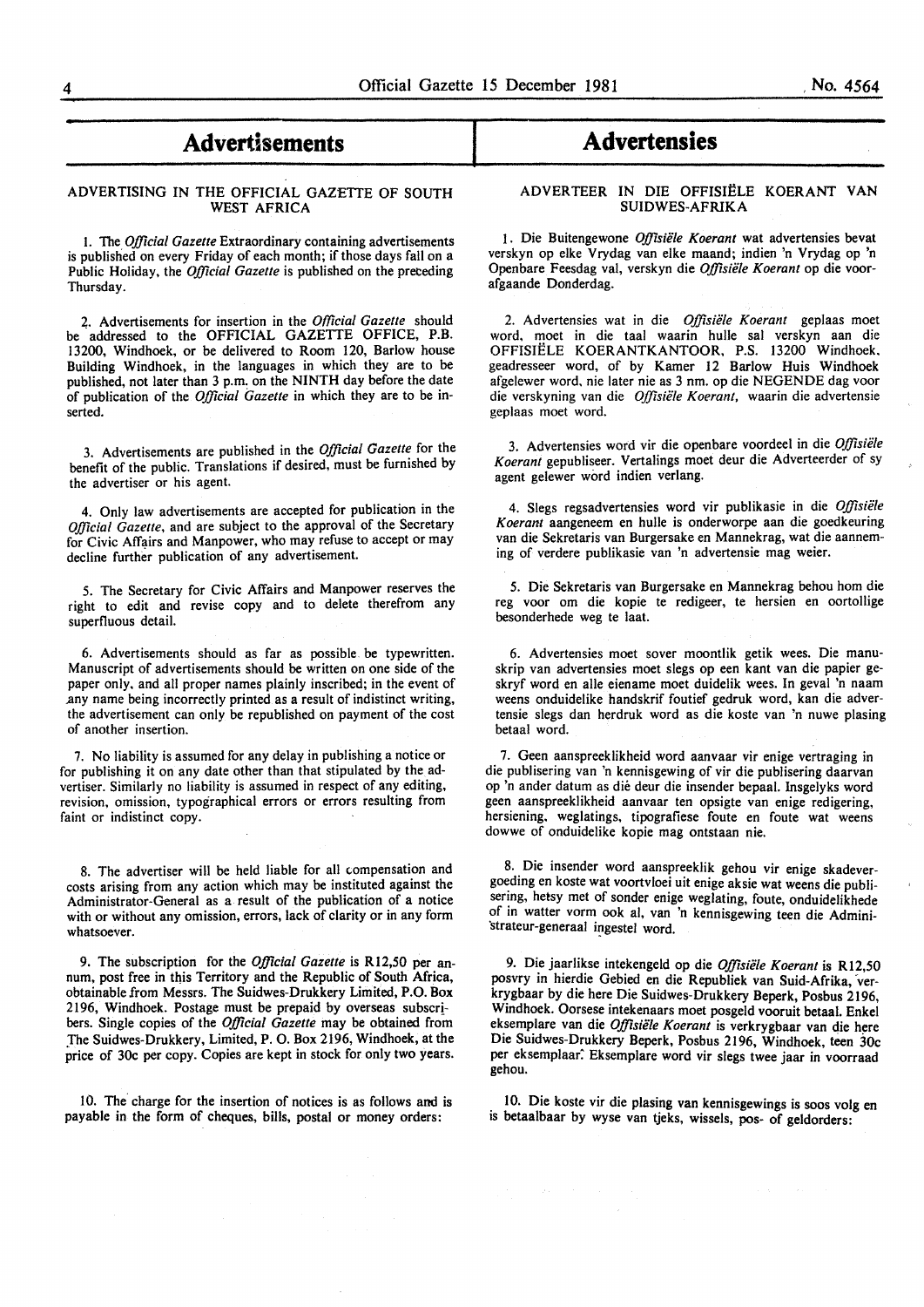#### LIST OF FIXED TARIFF RATES

| Standardised notices                                                                                                                                                                                                                                 | Rate per<br>insertion<br>R                    |
|------------------------------------------------------------------------------------------------------------------------------------------------------------------------------------------------------------------------------------------------------|-----------------------------------------------|
|                                                                                                                                                                                                                                                      |                                               |
| Administration of Estates Acts notices: Forms J. 297<br>Change of name (four insertions)<br>Insolvency Act and Company Acts notices: J 28, J 29,                                                                                                     | 2.00<br>5.00<br>5.00<br>25,00<br>6.00<br>4.00 |
| N.B. $-Forms$ 2 and 6 -additional statements ac-<br>cording to word count table, added to the basic<br>tariff.                                                                                                                                       |                                               |
| Naturalisation notices (including a reprint for the ad-                                                                                                                                                                                              | 2.00                                          |
|                                                                                                                                                                                                                                                      | 2.00                                          |
| Slum Clearance Court notices, per premises                                                                                                                                                                                                           | 4.00                                          |
| Third party insurance claims for compensation<br>Unclaimed moneys - only in the extraordinary<br>Official Gazette, closing date 15 January (per en-<br>try of "name, address and amount")                                                            | 2.50<br>0.80                                  |
| Non-standardised notices                                                                                                                                                                                                                             |                                               |
| Company notices:                                                                                                                                                                                                                                     |                                               |
| Short notices: Meetings, resolutions, offer of com-<br>promise, conversion of company, voluntary<br>windings up: closing of transfer or members'<br>registers and/or declaration of dividends<br>Declaration of dividend with profit statements, in- | 11.00                                         |
| Long notices: Transfers, changes with respect to<br>shares or capital, redemptions, resolutions, volun-                                                                                                                                              | 25,00                                         |
| Liquidator's and other appointees' notices<br>Liquor Licence notices (in extraordinary Gazettes,<br>viz. June/Tvl. November/Cape. January/O.F.S                                                                                                      | 37.00<br>7.00                                 |
| April/Natal), per bilingual application<br>Orders of the Court:                                                                                                                                                                                      | 7.00                                          |
| Provisional and final liquidations or sequestra-<br>Reductions or changes in capital mergers, offer of                                                                                                                                               | 14,00                                         |
| Judicial managements, curator bonis and similar                                                                                                                                                                                                      | 37,00                                         |
| Supersessions and discharge of petitions (J 158)                                                                                                                                                                                                     | 37,00<br>4,00<br>4,00                         |
| Sales in execution and other public sales:<br>Public auctions, sales and tenders:                                                                                                                                                                    | 18.00                                         |
|                                                                                                                                                                                                                                                      | 6.00<br>15.00                                 |
| Trade marks in South West Africa                                                                                                                                                                                                                     | 23,00<br>11.00                                |

1 I. The charge for the insertion of advertisements other than the notices mentioned in paragraph 10 is at the rate of 56 c per em double column. (Fractions of a em to be reckoned as a em).

12. No advertisements are inserted unless the charge is prepaid. Cheques. drafts. postal orders or money orders must be made payable to the Secretary, Civil Affairs and Manpower.

#### LYS VAN VASTE TARIEWE

| Gestandaardiseerde kennisgewings                                                                                                                                                                  | Tarief per<br>plasing |
|---------------------------------------------------------------------------------------------------------------------------------------------------------------------------------------------------|-----------------------|
|                                                                                                                                                                                                   | R                     |
|                                                                                                                                                                                                   |                       |
|                                                                                                                                                                                                   | 6.00<br>5.00          |
| Boedelwettekennisgewings: Vorms J. 297, J. 295, J.                                                                                                                                                |                       |
|                                                                                                                                                                                                   | 2.00                  |
| Derdeparty-assuransie-eise om skadevergoeding<br>Insolvensiewet- en maatskappywettekennisgewings: J                                                                                               | 2.50                  |
|                                                                                                                                                                                                   | 4,00                  |
| $L.W.$ — Vorms 2 en 6 — bykomstige verklarings<br>volgens woordetal-tabel, toegevoeg tot die basiese<br>tarief.                                                                                   |                       |
| Naamsverandering (vier plasings)<br>Naturalisasiekennisgewings (insluitende 'n herdruk vir                                                                                                        | 25.00                 |
|                                                                                                                                                                                                   | 2.00                  |
| Onopgeëiste geld - slegs in die buitengewone Offi-                                                                                                                                                |                       |
| siële Koerant, sluitingsdatum 15 Januarie (per in-                                                                                                                                                |                       |
| skrywing van "naam, adres en bedrag")                                                                                                                                                             | 0.80                  |
| Slumopruimingshofkennisgewings, per perseel                                                                                                                                                       | 5.00                  |
| Verlore lewensversekeringspolisse                                                                                                                                                                 | 4,00<br>2.00          |
|                                                                                                                                                                                                   |                       |
| Nie-gestandaardiseerde kennisgewings<br>Dranklisensie-kennisgewings (in buitengewone Offi-<br>siële koerante, t.w. Junie/Tvl. November/Kaap.<br>Januarie/O.V.S., April/Natal) per tweetalige aan- |                       |
|                                                                                                                                                                                                   | 7.00                  |
| Geregtelike en ander openbare verkope:                                                                                                                                                            | 18.00                 |
| Openbare veilings, verkope en tenders:                                                                                                                                                            |                       |
|                                                                                                                                                                                                   | 6.00                  |
|                                                                                                                                                                                                   | 15,00                 |
|                                                                                                                                                                                                   | 23.00                 |
| Handelsmerke in Suidwes-Afrika<br>Likwidateurs en ander aangesteldes se kennisgewings                                                                                                             | 11.00<br>7.00         |
|                                                                                                                                                                                                   |                       |
| Maatskappykennisgewings:                                                                                                                                                                          |                       |
| Kort kennisgewings: Vergaderings, besluite, aan-<br>bod van skikking, omskepping van maatskappy,<br>vrywillige likwidasies. ens.: sluiting van oordrag-                                           |                       |
| of lederegisters en/of verklarings van dividende<br>Verklaring van dividende met profytstate, notas in-                                                                                           | 11.00                 |
|                                                                                                                                                                                                   | 25,00                 |
| Lang kennisgewings: Oordragte, veranderings met                                                                                                                                                   |                       |
| betrekking tot aandele of kapitaal, aflossings, be-<br>sluite, vrywillige likwidasies                                                                                                             | 37.00                 |
| Orders van die Hof:                                                                                                                                                                               |                       |
| Voorlopige en finale likwidasies of sekwestrasies                                                                                                                                                 | 14.00                 |
| Verlatings of veranderings in kapitaal, samesmel-                                                                                                                                                 |                       |
| tings, aanbod van skikking<br>Geregtelike besture, kurator bonis en soortgelyke                                                                                                                   | 37.00                 |
|                                                                                                                                                                                                   | 37,00                 |
|                                                                                                                                                                                                   | 4,00                  |
| Tersydestellings en afwysings van petisies (J 158)                                                                                                                                                | 4,00                  |

11. Die koste vir die plasing van advertensies, behalwe die kennisgewings wat in paragraaf 10 genoem word, is teen die tarief van *56* c per em dubbelkolom. (Gedeeltes van 'n em moet as volle em bereken word).

12. Geen advertensie word geplaas nie tensy die koste vooruit betaal is. Tjeks, wissels, pos- en geldorders moet aan die Sekretaris, Burgersake en Mannekrag betaalbaar gemaak word.